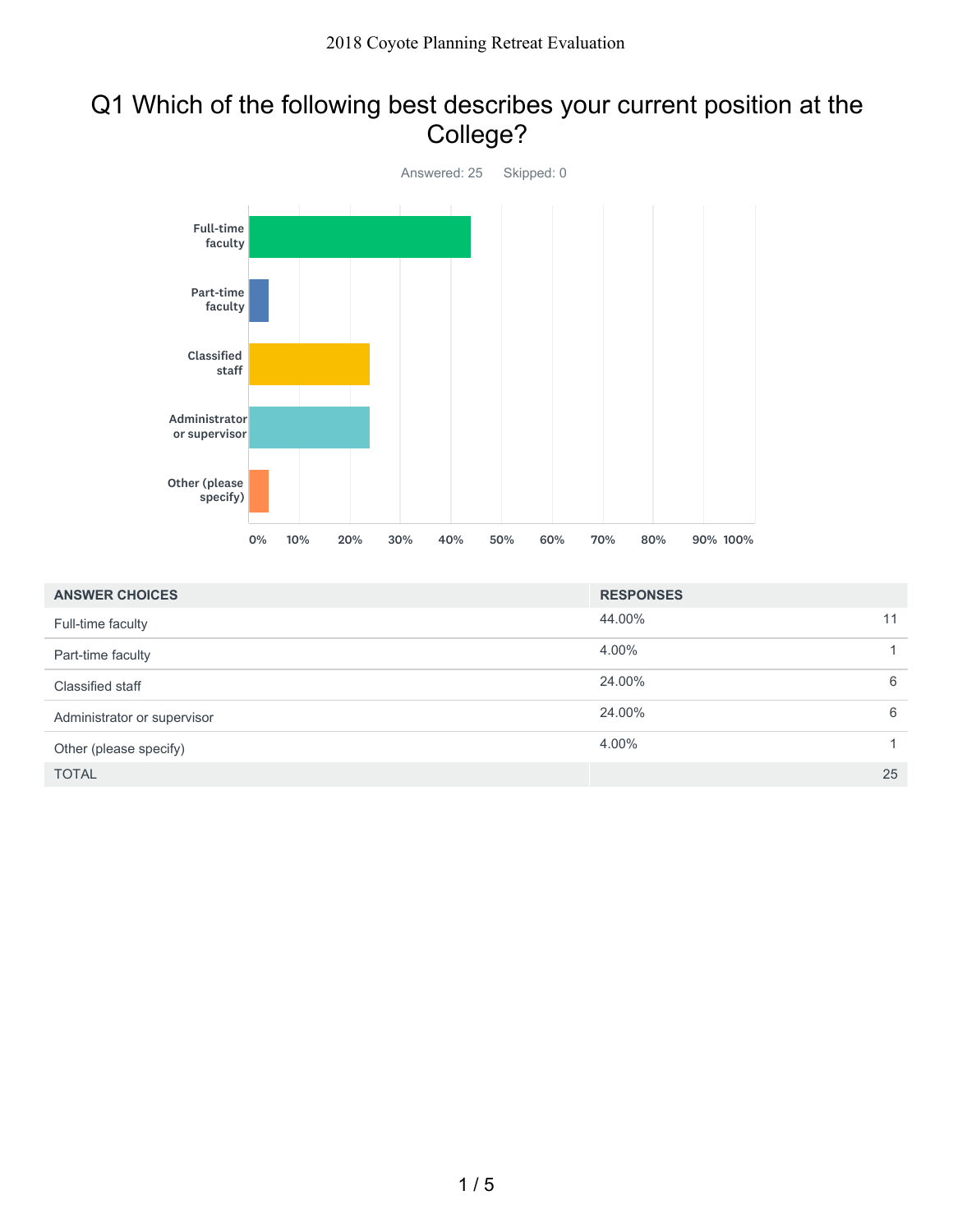

# Q2 What was your overall impression of the retreat?

| <b>ANSWER CHOICES</b> | <b>RESPONSES</b> |             |
|-----------------------|------------------|-------------|
| Very Negative         | $0.00\%$         | $\mathbf 0$ |
| Somewhat Negative     | $0.00\%$         | $\Omega$    |
| Neutral               | 8.00%            | 2           |
| Somewhat Positive     | 28.00%           |             |
| Very Positive         | 64.00%           | 16          |
| <b>TOTAL</b>          |                  | 25          |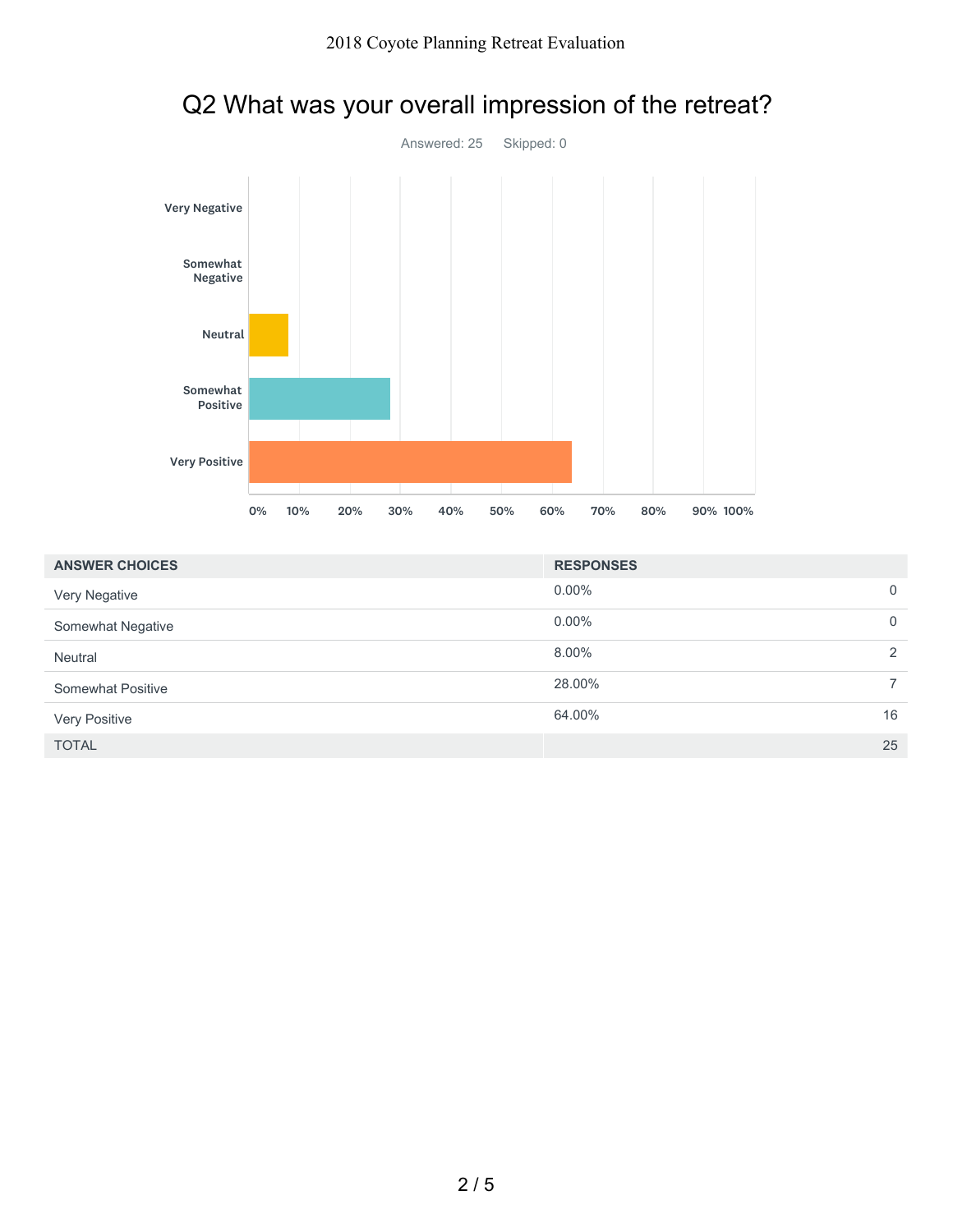### Q3 Please rate your agreement with the following statements.After participating in the retreat...



|                                                                                              | <b>STRONGLY</b><br><b>DISAGREE</b> | <b>SOMEWHAT</b><br><b>DISAGREE</b> | <b>NEITHER</b><br><b>AGREE NOR</b><br><b>DISAGREE</b> | <b>SOMEWHAT</b><br><b>AGREE</b> | <b>STRONGLY</b><br><b>AGREE</b> | <b>TOTAL</b> | <b>WEIGHTED</b><br><b>AVERAGE</b> |
|----------------------------------------------------------------------------------------------|------------------------------------|------------------------------------|-------------------------------------------------------|---------------------------------|---------------------------------|--------------|-----------------------------------|
| I am more familiar with the<br>College's strategic goals.                                    | $0.00\%$<br>0                      | $0.00\%$                           | 12.00%                                                | 24.00%<br>6                     | 64.00%<br>16                    | 25           | 4.52                              |
| I have a better understanding of<br>the College's Key Performance<br>Indicators (KPIs).      | $0.00\%$<br>0                      | $0.00\%$                           | 16.67%<br>4                                           | 25.00%<br>6                     | 58.33%<br>14                    | 24           | 4.42                              |
| I have a better understanding of<br>the College's planning<br>processes.                     | 4.00%                              | $0.00\%$                           | 16.00%<br>4                                           | 40.00%<br>10                    | 40.00%<br>10                    | 25           | 4.12                              |
| I feel that my perspective was<br>included in identifying the<br>College's annual priorities | $0.00\%$<br>0                      | $0.00\%$<br>0                      | 4.00%                                                 | 44.00%<br>11                    | 52.00%<br>13                    | 25           | 4.48                              |

based on data.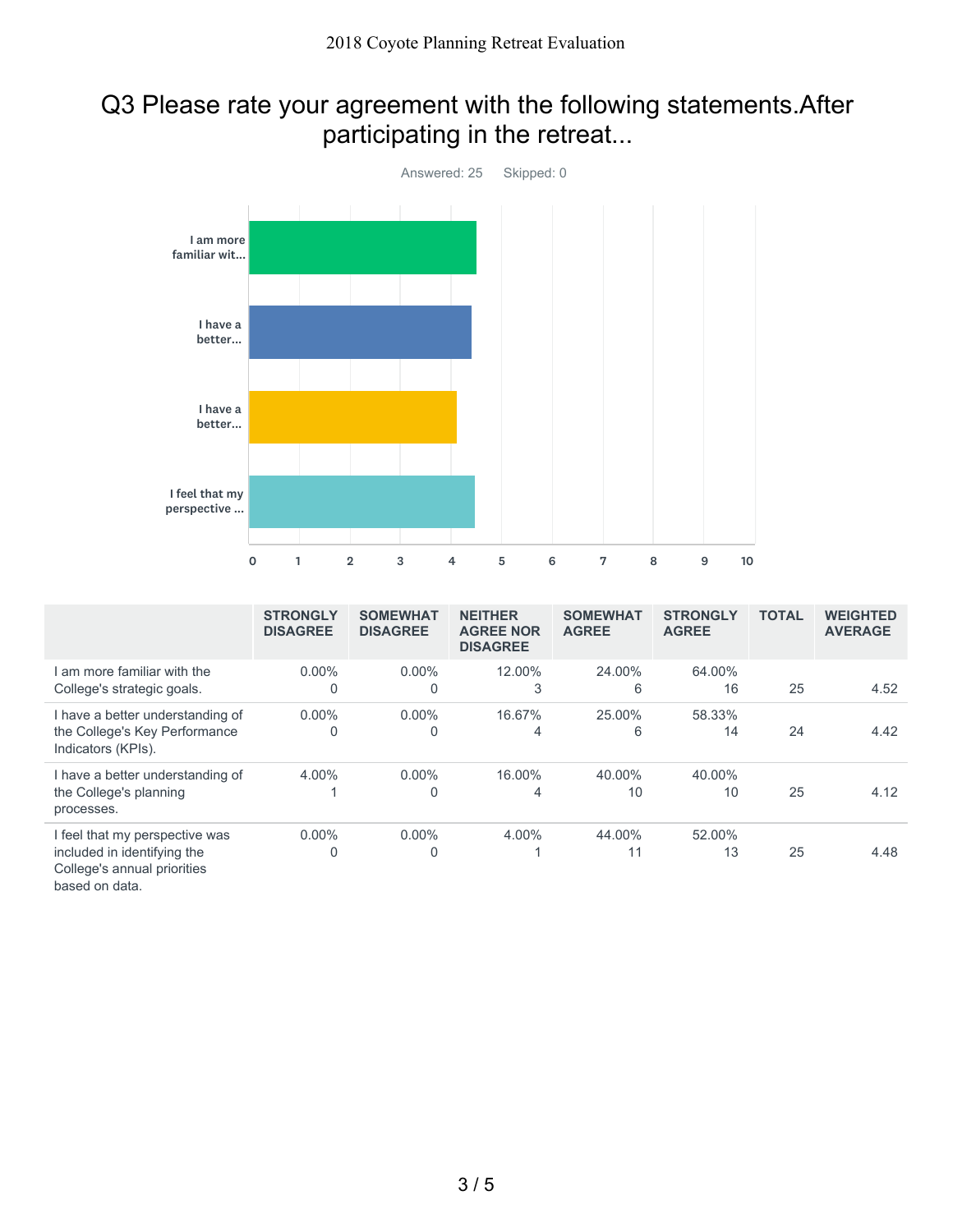## Q4 What was the most valuable aspect of this year's Coyote Evaluation and Planning Retreat?

Answered: 23 Skipped: 2